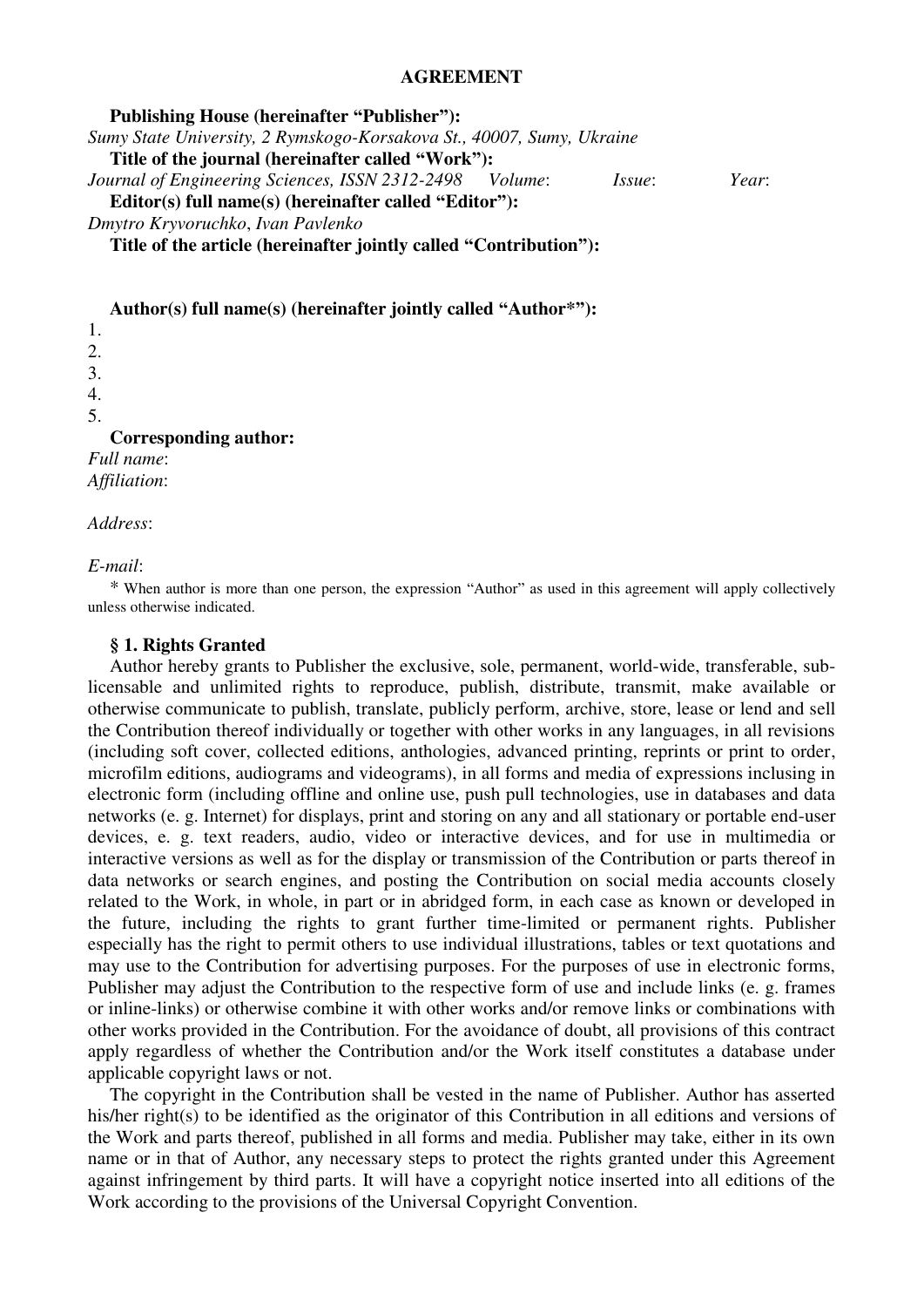## **§ 2. Rights retained by Author**

Author is permitted to self-archive a pre-print an author's accepted manuscript version of the Contribution:

a. A pre-print is the Author's first version of the manuscript submitted to the Publisher ("Pre-Print"). Prior to acceptance for publication, Author retains the right to make a Pre-Print of the Contribution available any of the following: his/her own personal, self-maintained website; a legally compliant, non-commercial pre-print server such as but not limited to ArXiv and bioRxiv.

Once the Contribution has been published, Author should update the acknowledgement and provide a link to the definitive version on the publisher's website: "*This is a pre-print of a contribution published in the Journal of Engineering Sciences, Vol [insert Volume], Issue [insert Issue] ([insert Year]) published by Sumy State University. The final authenticated version is available online at https://doi.org/[insert DOI]*".

b. An Author's Accepted Manuscript ("AAM") is the version accepted by the Publisher for publication, but prior to copyediting and typesetting, that can be made available under the following condition: the Author retains the right to make an AAM of the Contribution available on their own personal, self-maintained website immediately on acceptance.

An acknowledgement in the following form should be included, together with a link to the published version on the publisher's website: "*This is a pre-copyedited version of a contribution published in the Journal of Engineering Sciences, Vol. [insert Volume], Issue [insert Issue] ([insert Year]) published by Sumy State University. The definitive authenticated version is available online via https://doi.org/[insert DOI]*".

The DOI (Digital Object Identifier) can be found at the top of the first page of the published Contribution.

Additionally, Author retains, in addition to uses permitted by law, the right to communicate the content of the Contribution to other research colleagues, to share the Contribution with them in manuscript form, to perform or present the Contribution or to use the content for *non-commercial internal and educational purposes*, provided the original source of publication is cited according to current citation standards.

#### **§ 3. Warranties**

Author agrees, at the request of Publisher, to execute all documents and do all things reasonably required by Publisher in order to confer to Publisher all rights intended to be granted under this Agreement. Author warrants that the Contribution is original except for such excerpts from copyrighted works (including illustrations, tables, animations and text quotations) as may be included with the permission of the copyright holder thereof, in which case(s) Author is required to obtain written permission to the extent necessary and to indicate the precise sources of the excerpts in the manuscript. Third Party Material (including without limitation quotations, photographs, pictures, diagrams, drawings, tables, graphs or maps, and whether reproduced from print or electronic or other sources) may only be included in the Contribution with the prior agreement of the Publisher. In this case the Author must obtain (at the Author's expense) all necessary permissions to enable the Publisher to use the Third Party Material in the Contribution and shall provide the Editor of the Work and the Publisher with: copies of all such permissions, and sufficient information to enable the Publisher to make appropriate acknowledgements.

Author warrants that Author is entitled to grant the rights in accordance with § 1, that Author has not assigned such rights to third parties, that the Contribution has not heretofore been published in whole or in part, that the Contribution contains no libellous or defamatory statements and does not infringe on any copyright, trademark, patent, statutory right or proprietary right of others, including rights obtained through licences; and that Author will indemnify Publisher against any costs, expenses or damages for which Publisher may become liable as a result of any claim which, if true, would constitute a breach by Author of any of Author's representations or warranties in this Agreement. Author agrees to amend the Contribution to remove any potential obscenity, defamation, libel, malicious falsehood or otherwise unlawful part(s) identified at any time. Any such removal or alteration shall not affect the warranty and indemnity given by Author in this Agreement.